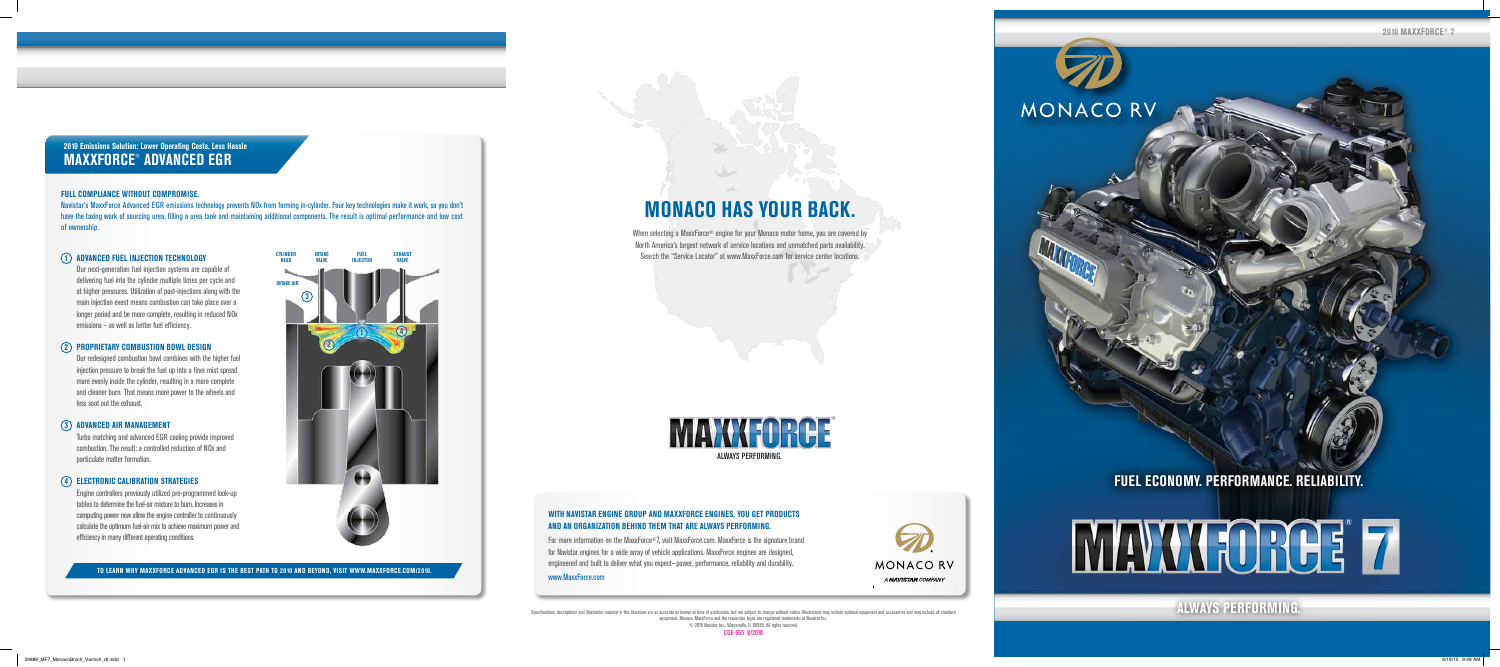# **MAXXFORCE ® 7**

# **MAXXFORCE 7 SPECS**



# **M axxforce 7 Performance Data**

450

225

150<br>150<br>150 150



300

| Configuration            | $V - 8$                              |  |
|--------------------------|--------------------------------------|--|
| <b>Displacement</b>      | 6.4 L (389 cu. in.)                  |  |
| <b>Power Output</b>      | 260 hp (194 kW)                      |  |
| Peak Torque              | 660 lb.-ft. (894 Nm)                 |  |
| <b>Aspiration</b>        | <b>Dual Sequential Turbochargers</b> |  |
| <b>Combustion System</b> | <b>Direct Injection</b>              |  |
| <b>Dry Engine Weight</b> | 1,225 lbs. (556 kg)                  |  |
| B50 Design Life**        | 500,000 mi (805,000 km)              |  |

7

# **PREVENTIVE MAINTENANCE INTERVALS**

| $V - 8$  | Change Engine Oil, Replace Oil Filter:                               | 10,000 miles (16,093 km) /   |
|----------|----------------------------------------------------------------------|------------------------------|
| cu. in.) |                                                                      | or 1 year                    |
| 14 kW)   | <b>Replace Fuel Filter:</b>                                          | 30,000 miles (48,280 km)     |
| 14 Nm)   | <b>Replace Coolant*:</b>                                             | 300,000 miles (482,803 km) / |
| argers   |                                                                      | 5 years                      |
| jection  | Valve Lash Adjustment:                                               | <b>Not Required</b>          |
| $56$ kg) | <b>Crankcase Breather:</b>                                           | 60,000 (96,561 km)           |
| 00 km)   | *Add extender @ 150,000 miles (241,400 km) / 2.5 years / 6,000 hours |                              |

| Horsepower (bhp) | Torque (lb.-ft.)  | Gov. Speed (rpm) | <b>Clutch Engagement Torque <math>@</math> 8</b> |
|------------------|-------------------|------------------|--------------------------------------------------|
| $260 \ @ 2600$   | $660 \omega 1400$ | 2800             | 350                                              |
|                  |                   |                  |                                                  |
|                  |                   |                  |                                                  |





300

Engine Speed (RPM)

240 HP / 620 lb-ft

RNO rnm

MaxxForce 7 engines use dual sequential turbochargers to deliver powerful performance for any job. The smaller, primary turbo responds quickly for immediate take-off at low engine speeds, and the larger, **ADVANCED AIR-MANAGEMENT SYSTEM**<br>MaxxForce 7 engines use dual sequential turbochargers to deliver<br>powerful performance for any job. The smaller, primary turbo responds<br>quickly for immediate take-off at low engine speeds, a

POWER

### **Power .**

The 2010 MaxxForce 7 provides big power in an efficient V8 package. Improved fuel and air management systems yield higher peak power for impressive acceleration, grade climbing and towing capability.

# **Performance.**

The industry's most precise high-pressure fuel injection system features electronically-actuated piezo injectors that deliver up to five independent injections per cycle for smooth, full combustion. This results in low NVH and smooth acceleration for exceptional driveability.

# **Reliability.**

The MaxxForce 7 was designed for maximum reliability and serviceability. More robust components – starting with the high-strength CGI block – and reduced electrical connections mean more uptime and faster service turnarounds. Unaided cold-starting performance down to -20˚F assures reliable operation with every turn of the key, using a proven intake air grid heater.

## **Low cost of ownership.**

The MaxxForce 7 offers the affordable business solution when viewed with a complete drivetrain and vehicle package. Its advanced fuel and airmanagement systems provide outstanding fuel economy, especially in city cycle conditions. Combined with exceptional reliability and serviceability, this V8 provides low cost of ownership over its extended service life, with a B50 design life\*\* of 500,000 miles.

The MaxxForce ® 7 is a significantly upgraded V8 turbodiesel specifically designed to meet the needs of medium-duty motor home customers. These upgrades include:

- high-pressure common-rail fuel system
- dual sequential turbochargers
- compacted graphite iron block

These features deliver a better performing engine with outstanding power, performance, reliability and fuel economy.

# **ALWAYS PERFORMING.**

\*\*B50 design life is the mileage that 50% of the engine population would exceed without failure requiring removal of the oil pan, cylinder head, front gear train or an in-frame overhaul.

A major key to MaxxForce 7 performance is its advanced fuel system, which features extremely efficient piezo injectors and high injection pressure of 1900 bar (approximately 28,000 psi) for precise fuel dosing, injection timing and optimal combustion. The results: better fuel efficiency, in-cylinder reduction of emissions, and one of the quietest running diesel engines in the industry.

# **HIGH-PRESSURE COMMON-RAIL FUEL SYS TEM**

The MaxxForce 7 features the industry's only Class 4-7 CGI block. This incredibly strong platform handles the highest fuel pressures that deliver the best fuel combustion and reduces vibration and noise.

The MaxxForce 7's compacted graphite iron block brings increased durability and lower noise without added weight, compared to typical gray iron. Because CGI has at least 75% higher tensile strength, 45% higher stiffness and near double the fatigue strength of gray iron, castings don't have to be as thick and heavy in order to achieve the desired structural integrity and durability.

# **COMPAC T E D GRAPHI TE IRON BLOCK (CGI)**

# **add i tional advan tages :**

- A larger displacement fuel pump, combined with higher fuel pressure, optimizes combustion for more efficient power generation.
- All serviceable fuel system components pump, cooler and filters – are centrally located for ease of service.
- Hard-coated piston pins reduce friction for longer life.
- Solid engine-mounted cast-aluminum EGR cooler improves reliability and serviceability, and a floating-core EGR cooler design guarantees reliable service day-in, day-out.
- Hydraulic roller-cam followers provide a service-free valvetrain, as valve lash adjustment is not required.
- Fractured rod bearing caps ensure positive alignment, extending service life.
- Standard built-in electronic engine protection features automatically guard against adverse operating conditions.